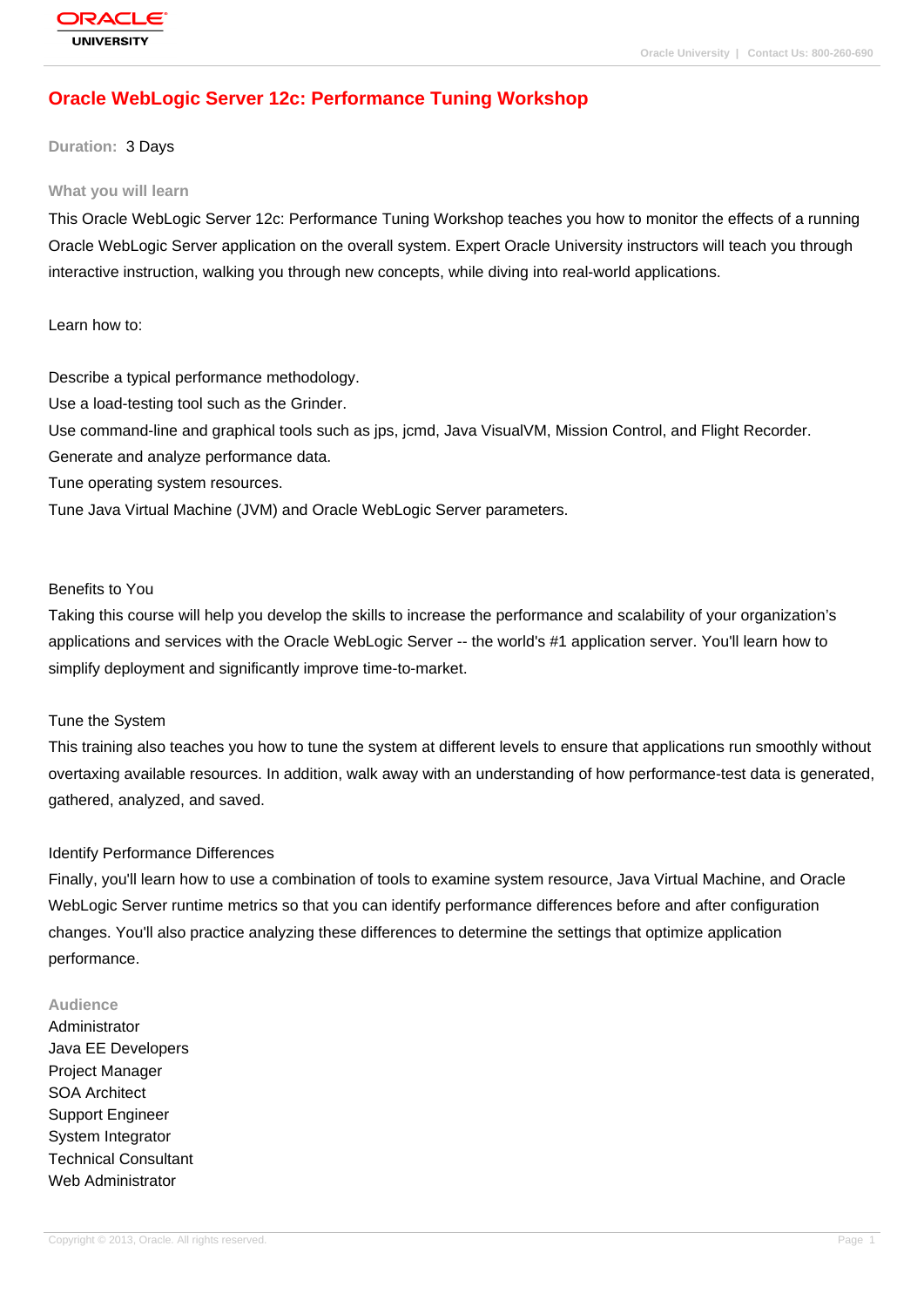**Related Training**

### Required Prerequisites

Adequate knowledge of administering Oracle WebLogic Server

Oracle WebLogic Server 12c: Administration I

Suggested Prerequisites Basic knowledge of Java programming

#### **Course Objectives**

Configure a work manager for an application.

Monitor and tune Java EE applications.

Use a standard tuning methodology.

Tune an operating system to support WebLogic.

Monitor and tune JVM performance.

Monitor and tune server performance.

Monitor and tune cluster performance.

Monitor and tune JDBC services.

Monitor and tune a persistent store.

#### **Course Topics**

### **Tuning Methodology**

Introduction to Performance Tuning Benchmarking Load and Stress Testing Identifying Bottlenecks Performance Monitoring and Testing Tools

## **Tuning Operating Systems**

Operating System Resources Linux Performance Monitoring

## **Monitor and Tune JVM Performance**

JVM Performance: Overview The JVM and Garbage Collection Command-Line JVM Tools GUI JVM Tools